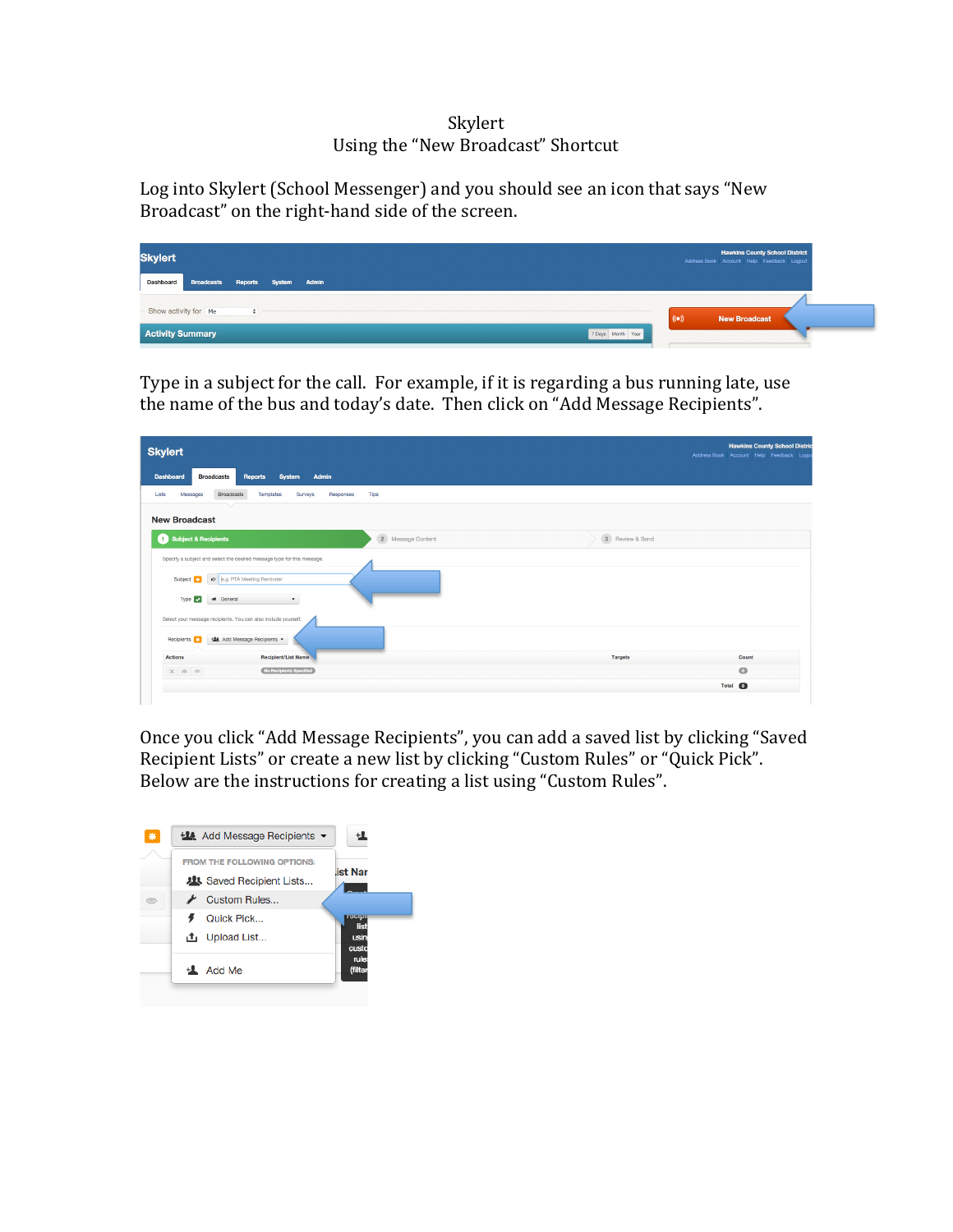If you click on "Custom Rules", you can to make a list based on any of the options listed. This example shows how to call students on a particular morning bus.



Once you choose which field, it will give you an option to chose what you want that field to be. For example, if you chose "Bus AM", it lists all the morning buses. Click the box next to the bus(es) you want to call. Then click "Save".



Once the field values are chosen, it will tell you how many recipients will get the call. When finished, click "Add Recipients". If you are finished adding recipients, click "Continue" on the next screen.

|                               |       | Configure 1 or more 'Rules' below to add those corresponding recipients, if any, to your message. |  |
|-------------------------------|-------|---------------------------------------------------------------------------------------------------|--|
| <b>Bus AM</b><br>$\mathbf{x}$ | is in | 5                                                                                                 |  |
| + Add New Rule                |       |                                                                                                   |  |
|                               |       |                                                                                                   |  |
|                               |       |                                                                                                   |  |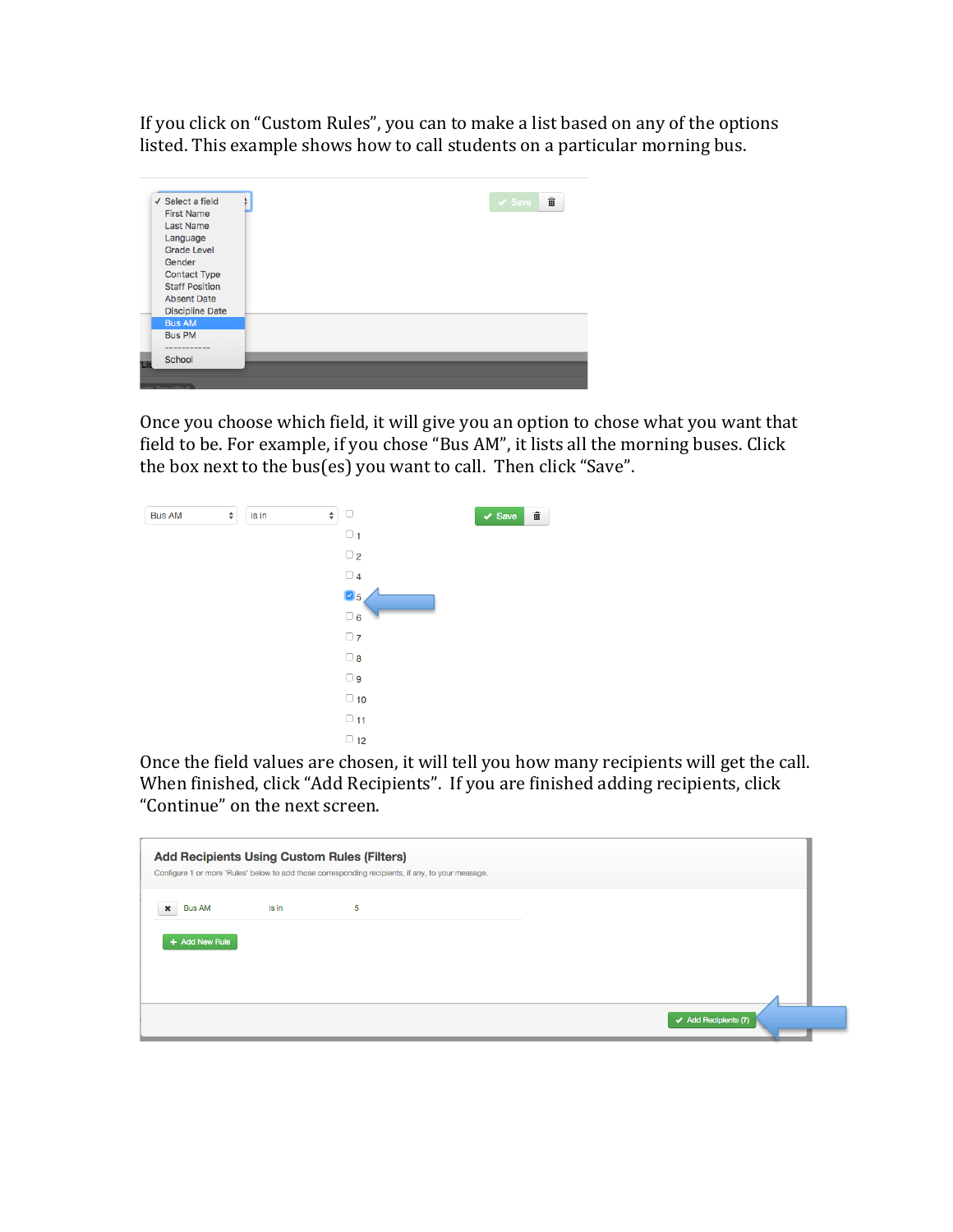The next screen will allow you to create the message you wish to send. You can send a phone message, a text message, and/or an email. To add a phone message, click the "+" next to the word "Phone".

| <b>Hawkins County School District</b>    |
|------------------------------------------|
| Address Book Account Help Feedback Logou |
|                                          |
|                                          |
|                                          |
|                                          |
| <b>A</b> Load Saved Message              |
|                                          |
|                                          |
|                                          |
| Continue >                               |
|                                          |
|                                          |
|                                          |

You can now chose to have Skylert call you to record a message or you can click "Text-to-Speech" to type what you would like the message to say. Using this option will allow you to translate the message to Spanish for our Spanish speaking families. When finished, click the "Save Phone Message" button at the bottom of the screen.

|                                                             | Add one or more of the following message types to your broadcast.                                                      |                     |                                         |              |
|-------------------------------------------------------------|------------------------------------------------------------------------------------------------------------------------|---------------------|-----------------------------------------|--------------|
| <b>O</b> Phone                                              |                                                                                                                        |                     | <b>O</b> Email                          | <b>D</b> SMS |
| Voice Type $\vert \hspace{1mm} \cdot \hspace{1mm} \vert$    | Call Me to Record                                                                                                      | Text-to-Speech @    |                                         |              |
|                                                             | <b>O</b> Enter the phone number to call to record your voice message.                                                  |                     |                                         |              |
| Recording <b>13</b>                                         | Number to Call                                                                                                         | Optional: Extension | <b><i><b>Call Now to Record</b></i></b> |              |
|                                                             | Scratch Pad (optional): Use the area below to write notes about what you'd like to say. This information is not saved. |                     |                                         |              |
|                                                             |                                                                                                                        |                     |                                         |              |
| <b>O</b> Phone                                              |                                                                                                                        |                     | <b>O</b> Email                          |              |
|                                                             |                                                                                                                        |                     |                                         |              |
| Voice Type $\blacktriangleright$                            | Call Me to Record                                                                                                      | Text-to-Speech @    |                                         |              |
| Message $\vert \cdot \vert$                                 | <b>6</b> Enter the message text below. It will be rendered using Text-to-Speech.                                       |                     |                                         |              |
|                                                             |                                                                                                                        |                     |                                         |              |
| Example message.                                            |                                                                                                                        |                     |                                         |              |
|                                                             |                                                                                                                        |                     |                                         |              |
|                                                             |                                                                                                                        |                     |                                         |              |
|                                                             |                                                                                                                        |                     |                                         |              |
|                                                             |                                                                                                                        |                     |                                         |              |
|                                                             |                                                                                                                        |                     |                                         |              |
|                                                             |                                                                                                                        |                     |                                         |              |
|                                                             |                                                                                                                        |                     |                                         |              |
|                                                             |                                                                                                                        |                     |                                         |              |
|                                                             |                                                                                                                        |                     |                                         |              |
|                                                             |                                                                                                                        |                     |                                         |              |
|                                                             |                                                                                                                        |                     |                                         |              |
|                                                             |                                                                                                                        |                     |                                         |              |
|                                                             |                                                                                                                        |                     |                                         |              |
|                                                             |                                                                                                                        |                     |                                         |              |
| Translate ta                                                | <b>A</b> .<br>(1)                                                                                                      |                     |                                         |              |
|                                                             |                                                                                                                        |                     |                                         |              |
| Remove translations from message<br><b>Translations (1)</b> | Select 1 or more translations below to include these in your message.                                                  |                     |                                         |              |
|                                                             |                                                                                                                        |                     |                                         |              |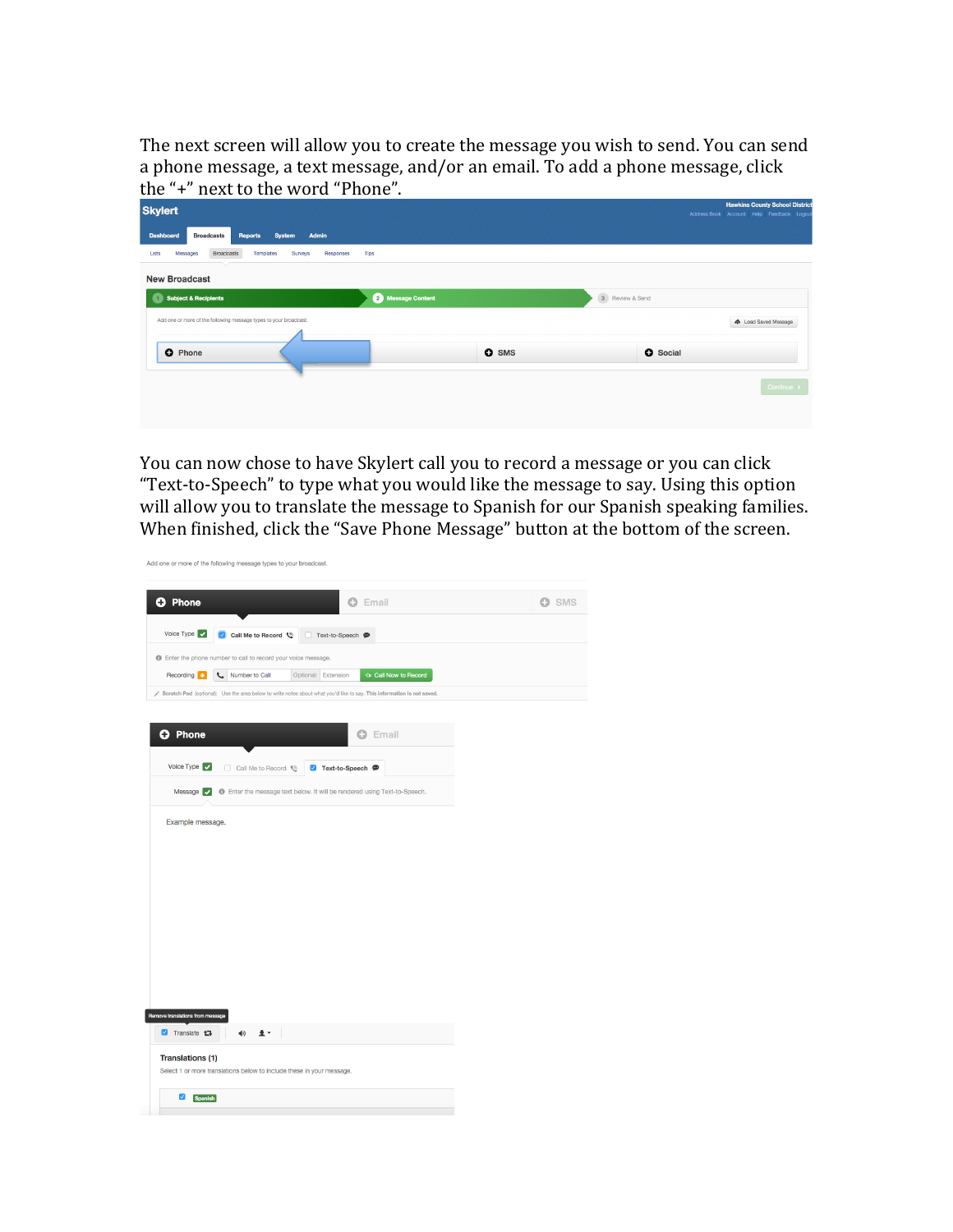Next, click the "+ Email". Change the "From Name" to the name of your school or department. The subject should match the name of your message. You can retype your message or click "Paste text from Phone".



Once finished, click the "Translate" box to translate the message for your Spanish speaking families.